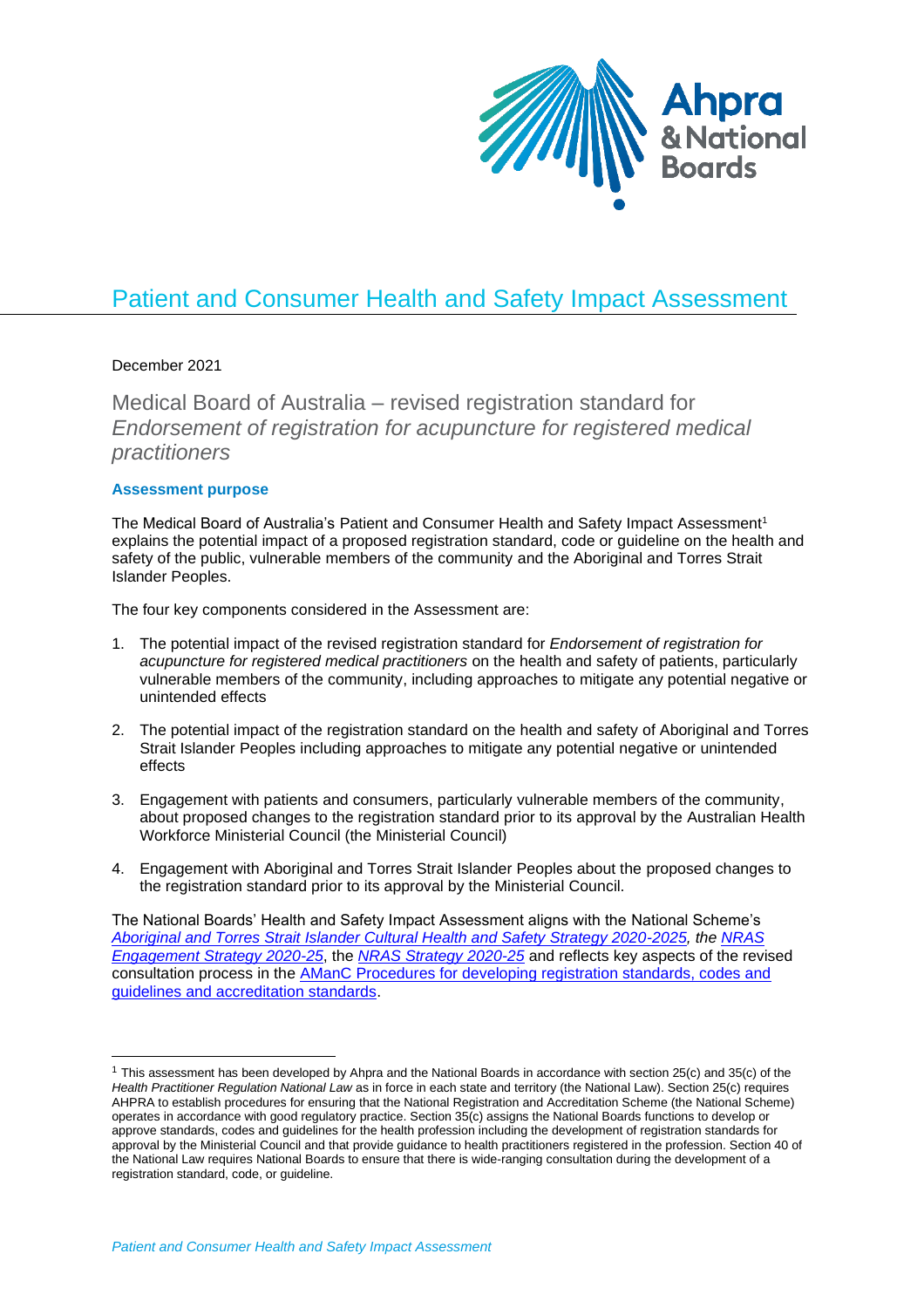**Below is our assessment of the impact of the approved revised registration standard**  *Endorsement of registration for acupuncture for registered medical practitioners* **on the health and safety of patients, particularly vulnerable members of the community, and Aboriginal and Torres Strait Islander Peoples.**

#### **1. How will the revised standard impact on patient health and safety, particularly vulnerable members of the community? What are the actions that have been taken to address or prevent this?**

The Medical Board of Australia's (the Board's) registration standard has been approved by the Ministerial Council comprising Ministers of Health from each State and Territory and the Commonwealth.

Before the Board submitted the registration standard to the Ministerial Council for approval, the Board conducted wide-ranging public consultation with a range of stakeholders including consumer organisations, patient safety bodies, Aboriginal and Torres Strait Islander groups, other National Health Practitioner Boards, Health Complaints Entities and the medical profession to ensure the Board's proposed changes to the standard did not have any adverse impacts on patient and consumer safety, particularly for vulnerable members of the community.

The approved registration standard is an updated version of the prior registration standard implemented in 2012. The standard was updated to ensure its continued relevance and maintenance of public safety standards. The updated standard includes minor changes to:

- a. remove outdated information
- b. ensure requirements for continuing professional development (CPD) for medical practitioners whose registration is endorsed for acupuncture align with the Board's current approved registration standard for CPD, and
- c. ensure that medical practitioners who have allowed their registration to lapse can reapply for endorsement of registration for acupuncture if they previously held endorsement under the National Law through grandfathering arrangements.

The registration standard has not substantially changed and therefore the Board does not believe the registration standard will have a negative impact on patient and consumer health and safety, particularly for vulnerable members of the community.

The Board's standard supports the National Registration and Accreditation Scheme's key objective of protecting the public by ensuring only health practitioners who are suitably trained and qualified to practise in a competent and ethical manner are registered. The registration supports that objective by ensuring that only registered medical practitioners who are appropriately qualified can have their registration endorsed for acupuncture.

The Board carefully considered stakeholder feedback to identify any unintended impacts (including potential negative impacts) of its proposed changes to the standard. Most stakeholders supported the proposed changes to the standard and though Chinese medicine stakeholders raised concerns that the accreditation and education standards for acupuncture for medical practitioners and Chinese medicine practitioners are not the same, the Board noted that training in acupuncture for medical practitioners builds on medical training. Only qualified medical practitioners with general and/or specialist registration can be endorsed for acupuncture. The approved training in acupuncture is also accredited by the Australian Medical Council, the accreditation authority for the medical profession.

Endorsed medical practitioners are required to participate in continuing professional development in acupuncture to ensure they keep their knowledge and skills up to date. Stakeholder submissions did not provide any evidence of the risks of harm to patients and consumers, particularly vulnerable members of the community from medical practitioners practising acupuncture.

Our engagement through consultation has assisted us to meet our responsibilities to protect patient safety and health care quality. The Board has [published](https://www.medicalboard.gov.au/News/Past-Consultations/Consultations-February-2021.aspx) stakeholder submissions where the stakeholder did not request confidentiality.

*Patient and Consumer Health and Safety Impact Assessment 2 of 3*